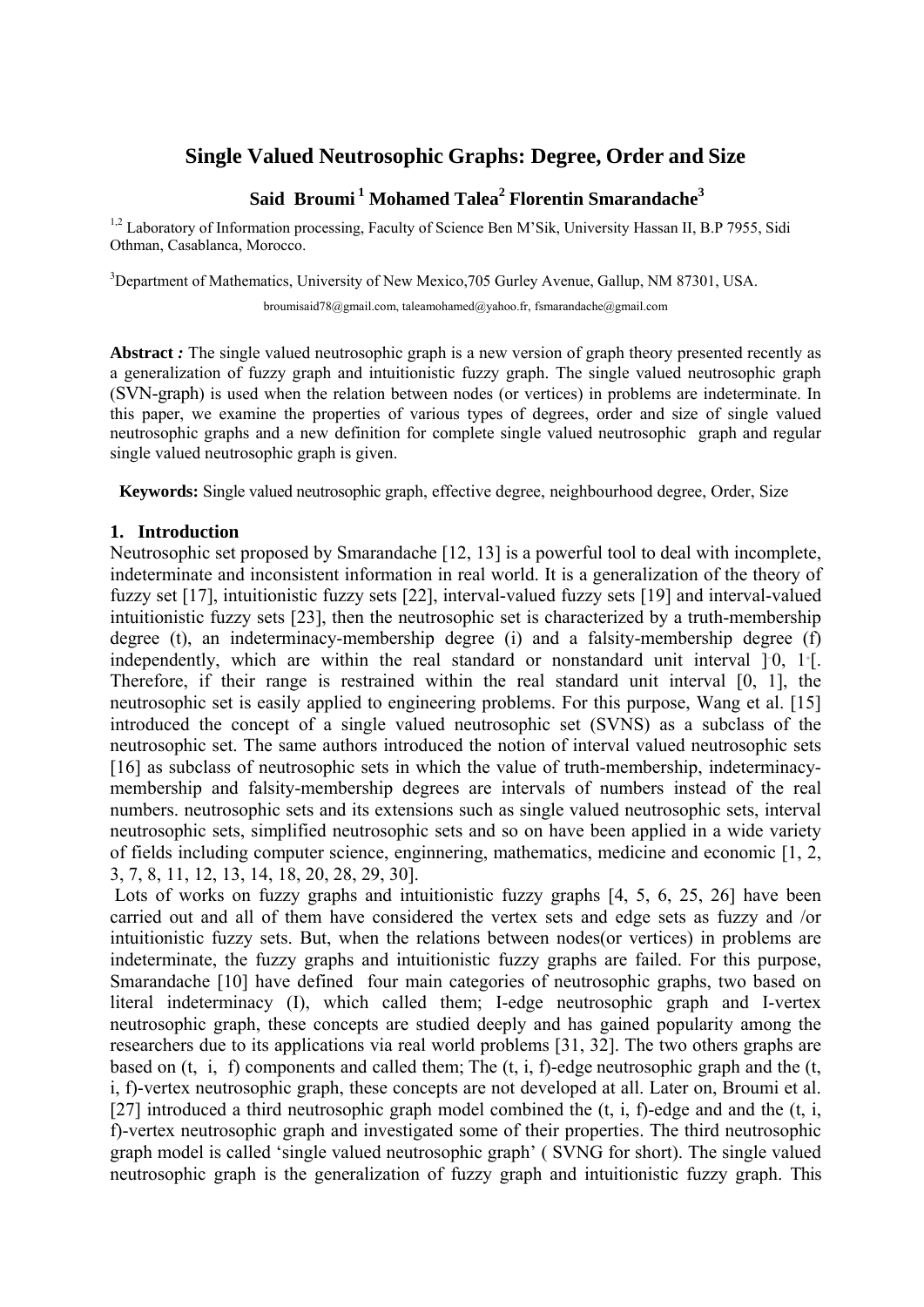paper introduces a degree of a vertex, an effective degree, a neighborhood degree of a vertex and a closed neighborhood degree of a vertex in single valued neutrosophic graph. In addition, this paper introduces a regular single valued neutrosophic graph. Finally, this paper investigates some of their results.

#### **2. Preliminaires**

We present some known definitions and results for ready reference to go through the work presented in this paper.

**Definition 2.1 [5]:** An intuitionistic fuzzy graph (IFG) is of the form  $G = (V, E)$  where

1.V=  $\{v_1, v_2, ..., v_n\}$  such that  $\mu_1: V \rightarrow [0, 1]$  and  $\gamma_1: V \rightarrow [0, 1]$  denotes the degree of membership and non-membership of the element  $v_i \in V$ , respectively, and

$$
0 \le \mu_1(v_i) + \gamma_1(v_i) \le 1 \text{ for every } v_i \in V \text{ (i=1, 2, ..., n)}
$$
 (1)

2. E  $\subseteq$  V x V where  $\mu_2$ :V x V  $\rightarrow$  [0, 1] and  $\gamma_2$ :V x V  $\rightarrow$  [0, 1] are such that  $\mu_2(v_i, v_i) \le \min [\mu_1(v_i), \mu_1(v_i)]$  (2)  $\gamma_2(v_i, v_i) \ge \max[\gamma_1(v_i), \gamma_1(v_i)]$  (3)

 $0 \le \mu_2(v_i, v_j) + \gamma_2(v_i, v_j) \le 1$  for every  $(v_i, v_j) \in E$  (i, j= 1, 2, …,n) (4)

**Definition 2.2 [27]** A single valued neutrosophic graph (SVN-graph) is of the form  $G = (V, E)$ where

1.V=  $\{v_1, v_2, \ldots, v_n\}$  such that  $T_1: V \rightarrow [0, 1]$ ,  $I_1: V \rightarrow [0, 1]$  and  $F_1: V \rightarrow [0, 1]$  denotes the degree of truth-membership, degree of indeterminacy-membership and falsity-membership of the element  $v_i \in V$ , respectively, and

 $0 \leq T_1(v_i) + I_1(v_i) + F_1(v_i) \leq 3$  for every  $v_i \in V$  (i=1, 2, …,n) (5) 2. E  $\subseteq$  V x V where  $T_2: V \times V \rightarrow [0, 1], I_2: V \times V \rightarrow [0, 1]$  and  $F_2: V \times V \rightarrow [0, 1]$  are such that  $T_2(v_i, v_j) \leq \min \left[T_1(v_i), T_1(v_i)\right], I_2(v_i, v_j) \geq \max[I_1(v_i), I_1(v_j)] \text{ and } F_2(v_i, v_j) \geq \min(I_1(v_i), I_2(v_j, v_j))$  $max[F_1(v_i), F_1(v_i)]$  and  $0 \leq T_2(v_i, v_j) + I_2(v_i, v_j) + F_2(v_i, v_j) \leq 3$  for every  $(v_i, v_j) \in E$  (i, j= 1, 2, …,n) (6)

**Definition 2.3 [27]:** A SVN-graph  $H = (V', E')$  is said to be a single valued neutrosophic subgraph (SVNSG) of the SVNG  $G = (V, E)$  if  $V' \subseteq V$  and  $E' \subseteq E$ . In other words, if  $T'_{1i}$  $\leq T_{1i}, I'_{1i} \geq I_{1i}, F'_{1i} \geq F_{1i}$  for every i, j = 1, 2………n. and  $T'_{2ij} \leq T_{2ij}, I'_{2ij} \geq I_{2ij}, F'_{2ij} \geq I_{2ij}$  $F_{2ii}$  for every i, j = 1, 2………n

**Definition 2.4 [27]:** A single valued neutrosophic graph is complete if  $T_{2ij}$ = min ( $T_{1i}$ ,  $T_{1i}$ ) and  $I_{2ij}$ = max  $(I_{1i}, I_{1j})$  and  $F_{2ij}$ = max  $(F_{1i}, F_{1j})$  for all  $(v_i, v_j) \in E$ . (8)

The example of a single valued neutrosophic and complete single valued neutrosophic graph with four vertices is given in the Figure 1 and Figure 2.

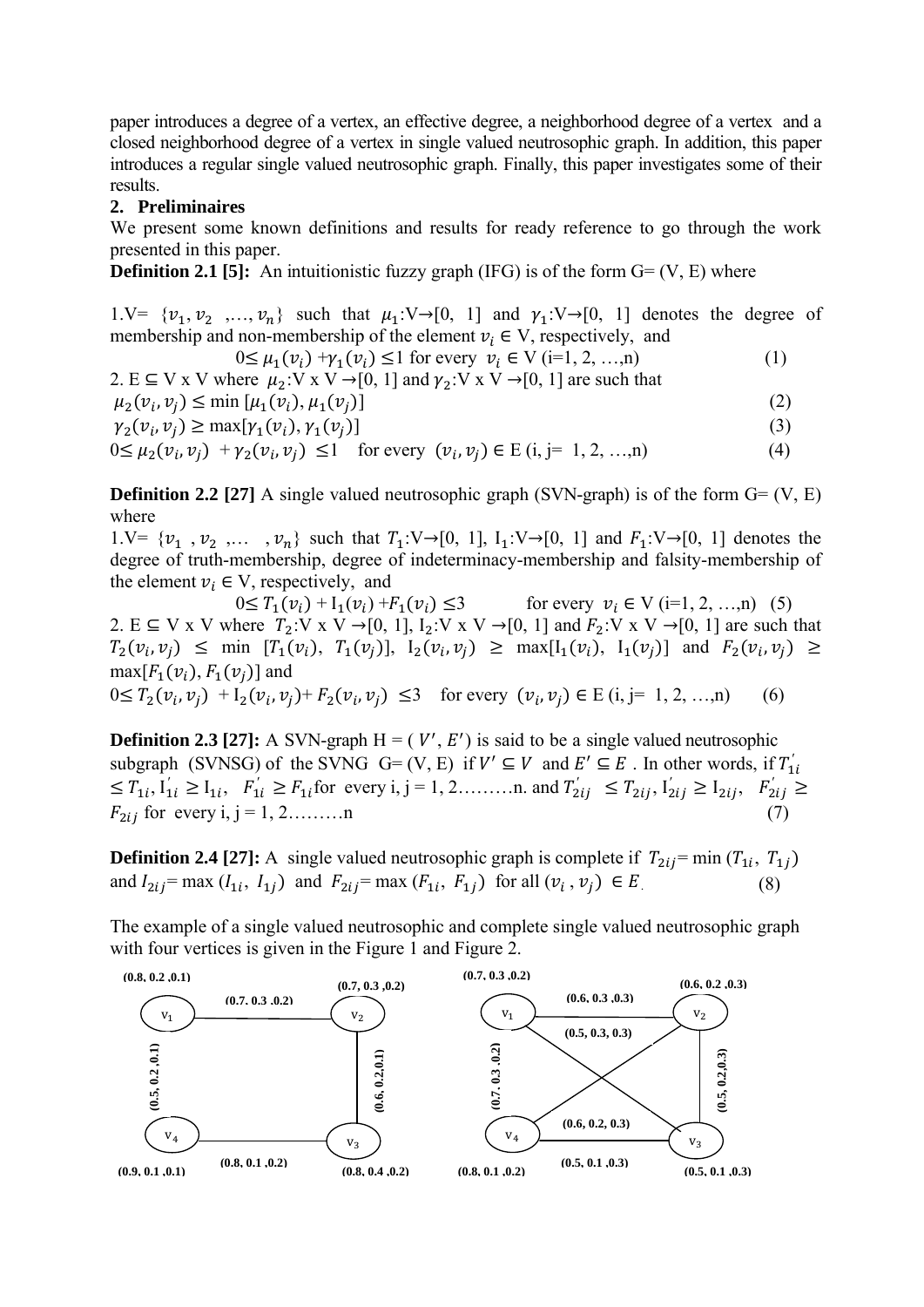Fig. 1 Single valued neutrosophic graph Fig. 2 complete Single valued neutrosophic graph

#### 3. **Vertex Degree**

Degree of a vertex of a single valued neutrosophic is defined below **Definition 3.1:** Let  $G = (V, E)$  be a SVN-graph. The ordinary degree( simply *degree*) of a vertex v in G, denoted by  $d(v)$  is defined as  $d(v) = (d<sub>T</sub>(v), d<sub>T</sub>(v), d<sub>F</sub>(v))$ , where  $d_T(v) = \sum_{u \neq v} T_2(u, v)$  denotes the T- degree of a vertex  $v$ .  $d_I(v) = \sum_{u \neq v} I_2(u, v)$  denotes the I- degree of a vertex  $v$ .  $d_F(v) = \sum_{u \neq v} F_2(u, v)$  denotes the F- degree of a vertex  $v$ .

**Definition 3.2:** The minimum degree of G is  $\delta(G) = (\delta_T(G), \delta_T(G), \delta_F(G))$ , where  $\delta_T = \Lambda \{ d_T(v) \mid v \in V \}$  denotes the minimum T- degree.  $\delta_1 = \Lambda \{d_1(v) \mid v \in V\}$  denotes the minimum I- degree.  $\delta_F = \Lambda \{d_F(v) \mid v \in V\}$  denotes the minimum F- degree.

**Definition 3.3:** The maximum degree of G is  $\Delta(G) = (\Delta_T(G), \Delta_I(G), \Delta_F(G))$ , where  $\Delta_{\rm T} = \bigvee {\{d_{\rm T}(v) \mid v \in V\}}$  denotes the maximum T- degree.  $\Delta_I = \bigvee \{d_I(\nu) \mid v \in V\}$  denotes the maximum I- degree.  $\Delta_{\mathbf{F}} = \mathbf{V} \{d_{\mathbf{F}}(\mathbf{v}) \mid \mathbf{v} \in \mathbf{V}\}\$  denotes the maximum F- degree.

**Example 3.4:** Consider a SVN-graph G=  $(V, E)$ , such that  $V = {v_1, v_2, v_3, v_4}$  and  $E = {(v_1, v_2)}$ ,  $(V_2, V_3), (V_3, V_4), (V_4, V_1)$ 



**Fig. 3.degree vertex of single valued neutrosophic graph** 

By usual computation, we have the degrees for all vertices:  $d(v_1)=(0.8, 0.8, 1.8)$   $d(v_2)=(0.6, 0.5, 1.4)$ <br> $d(v_3)=(0.6, 1, 1.9)$   $d(v_4)=(0.4, 0.7, 1.1)$  $d(v_4)=(0.4, 0.7, 1.1)$ 

And the minimum degree, the maximum degree of G are  $\delta(G) = (0.4, 0.5, 1.1)$   $\Delta(G) = (0.8, 1, 1.9)$ 

**Proposition 3.5:** In any single valued neutrosophic graph G=(V, E), the sum of the degree of truth-membership value of all vertices is equal to twice the sum of the truthmembership value of all edges, the sum of the degree of indeterminacy- membership value of all vertices is equal to twice the sum of the indeterminacy- membership value of all edges and the sum of the degree of falsity-membership value of all vertices is equal to twice the sum of the falsity-membership value of all edges.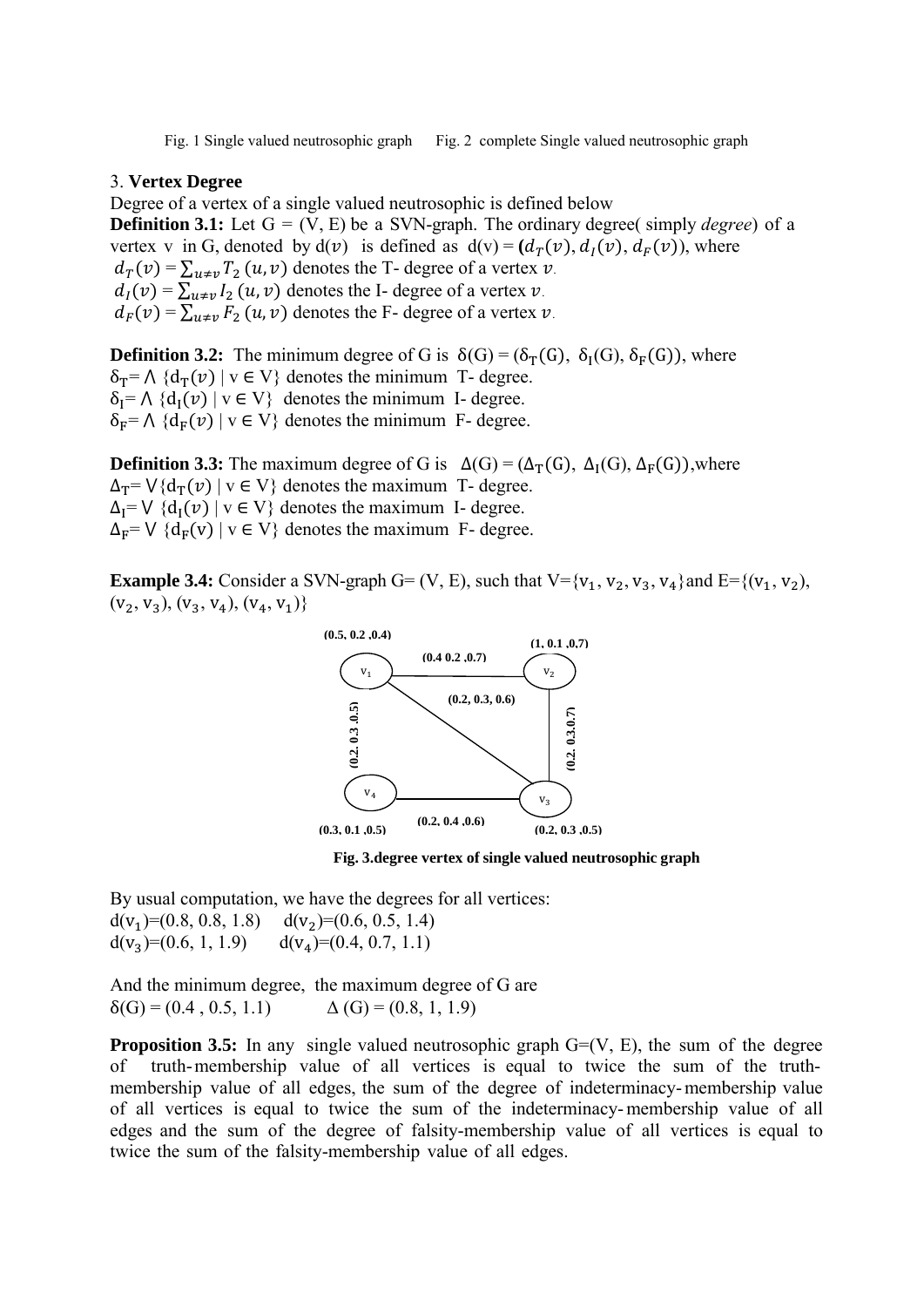$\sum d(v_i) = [\sum d_T(v_i), \sum d_I(v_i), \sum d_F(v_i)] = [2 \sum_{u \neq v} T_2(u, v), 2 \sum_{u \neq v} I_2(u, v), 2 \sum_{u \neq v} F_2(u, v)]$  (9) **proof:** 

Let  $G = (V, E)$  be a SVN-graph where  $V = \{v_1, v_2, \ldots, v_n\}$  $\sum d_{\Gamma}(v_i) = [\sum d_{\Gamma}(v_i), \sum d_{\Gamma}(v_i), \sum d_{\Gamma}(v_i)] = [(d_{\Gamma}(v_1), d_{\Gamma}(v_1), d_{\Gamma}(v_1)) + (d_{\Gamma}(v_2), d_{\Gamma}(v_2),$  $d_F(v_2)$ +...+  $(d_T(v_n), d_I(v_n), d_F(v_n))]$ 

 $= [(T_2(v_1, v_2), I_2(v_1, v_2), F_2(v_1, v_2)) + (T_2(v_1, v_3), I_2(v_1, v_3), F_2(v_1, v_3))$  $+$ ......+ $(T_2(\mathbf{v}_1, \mathbf{v}_n), I_2(\mathbf{v}_1, \mathbf{v}_n), F_2(\mathbf{v}_1, \mathbf{v}_n)) + (T_2(\mathbf{v}_2, \mathbf{v}_1), I_2(\mathbf{v}_2, \mathbf{v}_1), F_2(\mathbf{v}_2, \mathbf{v}_1)) +$  $(T_2(\mathbf{v}_2, \mathbf{v}_3), I_2(\mathbf{v}_2, \mathbf{v}_3), F_2(\mathbf{v}_2, \mathbf{v}_3)) + \dots + (T_2(\mathbf{v}_2, \mathbf{v}_n), I_2(\mathbf{v}_2, \mathbf{v}_n), F_2(\mathbf{v}_2, \mathbf{v}_n)) +$ **………………………………………………………………………….+**   $(T_2(\mathbf{v}_n, \mathbf{v}_1), I_2(\mathbf{v}_n, \mathbf{v}_1), F_2(\mathbf{v}_n, \mathbf{v}_1)) + (T_2(\mathbf{v}_n, \mathbf{v}_2), I_2(\mathbf{v}_n, \mathbf{v}_2), F_2(\mathbf{v}_n, \mathbf{v}_2))$  $+$ ......+ $(T_2(v_{n-1}, v_n), I_2(v_{n-1}, v_n), F_2(v_{n-1}, v_n))$ ]  $= 2[(T_2(v_1, v_2), I_2(v_1, v_2), F_2(v_1, v_2)) + (T_2(v_1, v_3), I_2(v_1, v_3), F_2(v_1, v_3))$  $+$ **......**+ $(T_2(\mathbf{v}_1, \mathbf{v}_n), I_2(\mathbf{v}_1, \mathbf{v}_n), F_2(\mathbf{v}_1, \mathbf{v}_n))$  $=[ 2 \sum_{u \neq v} T_2(u, v), 2 \sum_{u \neq v} I_2(u, v), 2 \sum_{u \neq v} F_2(u, v)]$ . Hence the proof.

**Proposition 3.6:** The maximum degree of any vertex in a SVN-graph with n vertices is n-1. **Proof:**

Let  $G = (V, E)$  be a SVN-graph. The maximum truth-membership value given to an edge is 1 and the number of edges incident on a vertex can be at most n-1. Hence the maximum truth- membership degree  $\mathbf{d}_{\mathbf{T}}(\mathbf{v}_i)$  of any vertex  $\mathbf{v}_i$  in a SVN-graph with n vertices is n-1.

Similarly, the maximum indeterminacy –membership value given to an edge is 1 and the number of edges incident on a vertex can be at most n-1. Hence the maximum indeterminacy- membership degree  $\mathbf{d}_i(\mathbf{v}_i)$ 

Also, the maximum falsity-membership value given to an edge is 1 and the number of edges incident on a vertex can be at most n-1. Hence the maximum falsity-membership degree  $d_F(v_i)$  of any vertex  $v_i$  in a SVN-graph with n vertices is n-1. Hence the result.

#### **4.Effective Degree**

**Definition 4.1:** An edge  $e = (v, w)$  of a SVN-graph  $G = (V, E)$  is called an effective edge if  $T_2(v, w) = T_1(v) \wedge T_1(w)$ ,  $I_2(v, w) = I_1(v) \vee I_1(w)$  and  $F_2(v, w) = F_1(v) \vee F_1(w)$  for all (v,  $w \in E$ . In this case, the vertex v is called a neighbor of w and conversely.

 $N(v) = \{ w \in V : w \text{ is a neighbor of } v \}$  is called the neighborhood of v.

**Example 4.2.** Consider a SVN-graph G= (V, E), such that  $V = \{v_1, v_2, v_3, v_4\}$  and  $E = \{(v_1, v_2),$  $(V_2, V_3), (V_3, V_4), (V_4, V_1)$ 



**Fig. 4. Single valued neutrosophic graph**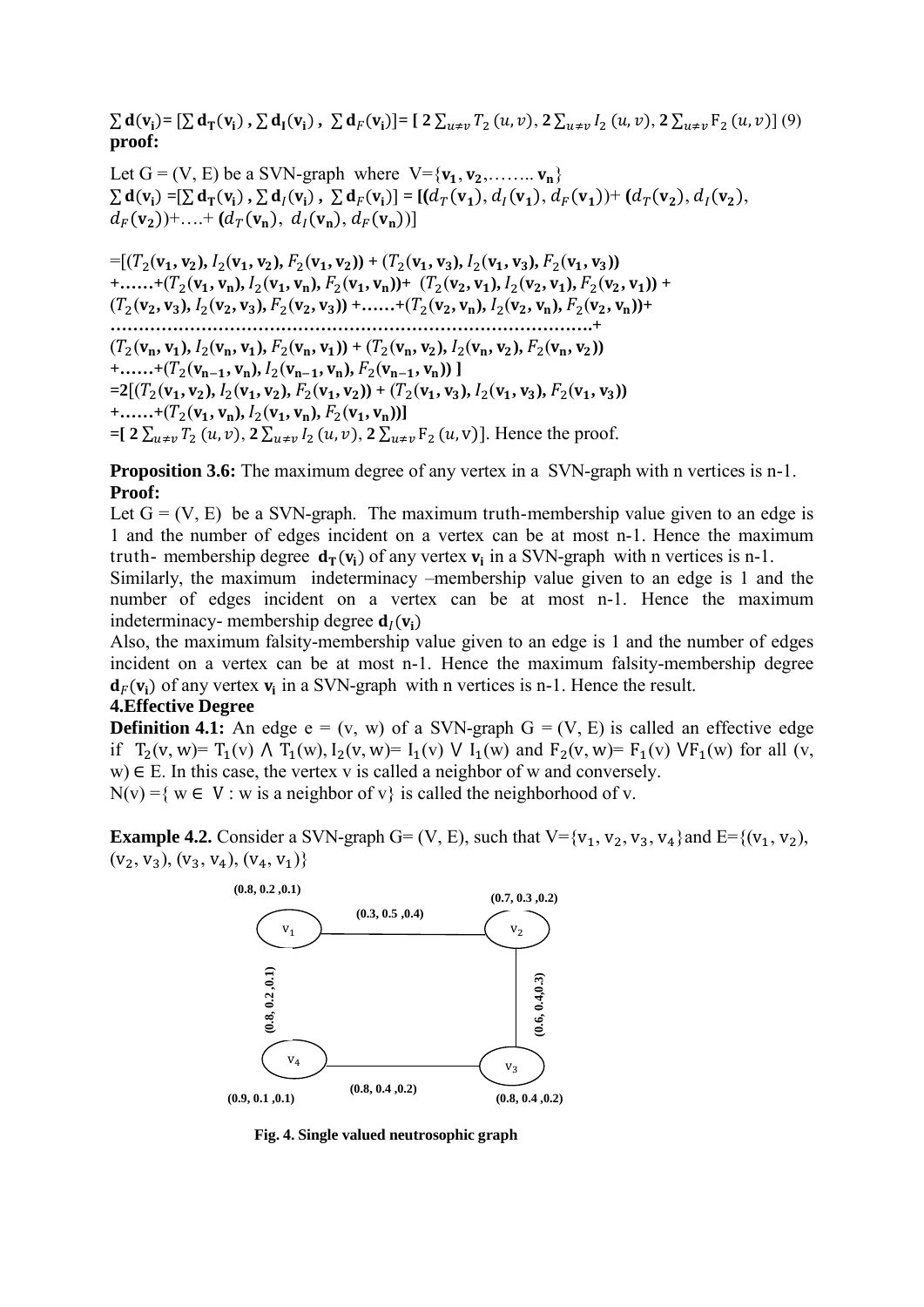In this example,  $v_4v_1$  and  $v_4v_3$  are effective edges. Also  $N(v_4) = \{v_1, v_3\}$ ,  $N(v_3) = \{v_4\}$ ,  $N(v_1) = \{ v_4 \}, N(v_2) = \emptyset$  (the empty set).

**Definition 4.3:** The effective degree of a vertex 'v' in G is defined by  $d_E(v) = (d_{ET}(v), d_{EI}(v))$ (v),  $d_{EF}(v)$ ) where  $d_{ET}(v)$  is the sum of the truth-membership values of the effective edges incident with v,  $d_{EI}(v)$  is the sum of the indeterminacy-membership values of the effective edges incident with v and  $d_{EF}(v)$  is the sum of the falsity-membership values of effective edges incident with v.

**Definition 4.4:** The minimum effective degree of G is  $\delta_E[G] = (\delta_{ET}[G], \delta_{EI}[G], \delta_{EF}[G])$  where  $\delta_{\text{ET}}[G] = \Lambda \{d_{\text{ET}}[v] | v \in V\}$  denotes the minimum effective T- degree.

 $\delta_{\text{EI}}[G] = \Lambda \{d_{\text{EI}}[v] \mid v \in V\}$  denotes the minimum effective I- degree.

 $\delta_{EF}[G] = \Lambda \{d_{EF}[v] \mid v \in V\}$  denotes the minimum effective F- degree.

**Definition 4.5:** The maximum effective degree of G is  $\Delta_E[G] = (\Delta_{ET}[G], \Delta_{EI}[G], \Delta_{EF}[G])$ where

 $\Delta_{\text{ET}}[G] = V\{d_{\text{ET}}[v] \mid v \in V\}$  denotes the maximum effective T- degree.

 $\Delta_{EI}[G] = V\{d_{EI}[v] \mid v \in V\}$  denotes the maximum effective I- degree.

 $\Delta_{EF}[G]$ =  $\vee$ {d<sub>EF</sub>[v] | v  $\in$  V} denotes the maximum effective F- degree.

**Example 4.6:** Consider a SVN-graph as in Figure 3. By usual computation, we have the effective degrees for all vertices

 $d_E(v_1)= (0, 0, 0)$   $d_E(v_2)= (0.2, 0.3, 0.7)$  $d_F$  (v<sub>3</sub>)=(0.2, 0.3, 0.7)  $d_F$  (v<sub>4</sub>)=(0, 0, 0)  $\delta_F(G) = (0, 0, 0)$   $\Delta_F(G) = (0.2, 0.3, 0.7)$ 

Here  $v_2v_3$  is only effective degree.

**Note:**  $d_E(v_1)=(0, 0, 0)$  means that there is no effective edge incident on  $v_1$ .

Now, we can defined the neighborhood concept in SVN-graph as analogue of intuitionistic fuzzy graph.

#### **5.Neighbourhood Degree**

**Definition 5.1:** Let  $G = (V, E)$  be a SVN-graph. The neighbourhood of any vertex v is defined as  $N(v) = (N_T(v), N_I(v), N_F(v))$  where

 $N_T(v) = {T_2(v, w) = T_1(v) \land T_1(w)$ ;  $w \in V}$  denotes the neighbourhood T- vertex.

 $N_1(v) = \{I_2(v, w) = I_1(v) \mid V_1(w); w \in V\}$  denotes the neighbourhood I- vertex.

 $N_F(v) = {F_2(v, w) = F_1(v) \lor F_1(w)}$ ; w  $\in V$  } denotes the neighbourhood F- vertex.

and  $N[v] = N(v) \cup \{v\}$  is called the closed neighbourhood of v.

**Definition 5.2:** Let G=(V, E) be a single valued neutrosophic graph (SVN-graph). The neighbourhood degree of a vertex 'v' is defined as the sum of truth-membership, indeterminacy- membership and falsity-membership value of the neighbourhood vertices of v and is denoted by

 $d_N(v) = (d_{NT}(v), d_{NI}(v), d_{NF}(v))$  where

 $d_{NT}(v) = \sum_{w \in N(v)} T_1(w)$  denotes the neighbourhood T- degree.

 $d_{\text{NI}}(v) = \sum_{w \in N(v)} I_1(w)$  denotes the neighbourhood I- degree.

 $d_{NF}(v) = \sum_{w \in N(v)} F_1(w)$  denotes neighbourhood F- degree.

**Definition 5.3:** The minimum neighbourhood degree is defined as  $\delta_N(G) = (\delta_{NT}(G), \delta_{NI}(G), \delta_{NF}(G))$  where

 $\delta_{NT}(G) = \Lambda \{d_{NT}(v) | v \in V\}$  denotes the minimum neighbourhood T- degree.

 $\delta_{NI}(G) = \Lambda \{d_{NI}(v) \mid v \in V \}$  denotes the minimum neighbourhood I- degree.

 $\delta_{\text{NF}}(G) = \Lambda \{ d_{\text{NF}}(v) \mid v \in V \}$  denotes the minimum neighbourhood F- degree.

**Definition 5.4:** The maximum neighbourhood degree is defined as

 $\Delta_N(G) = (\Delta_{NT}(G), \Delta_{NI}(G), \Delta_{NF}(G))$  where

 $\Delta_{\text{NT}}(G) = V\{d_{\text{NT}}(v) \mid v \in V\}$  denotes the maximum neighbourhood T- degree.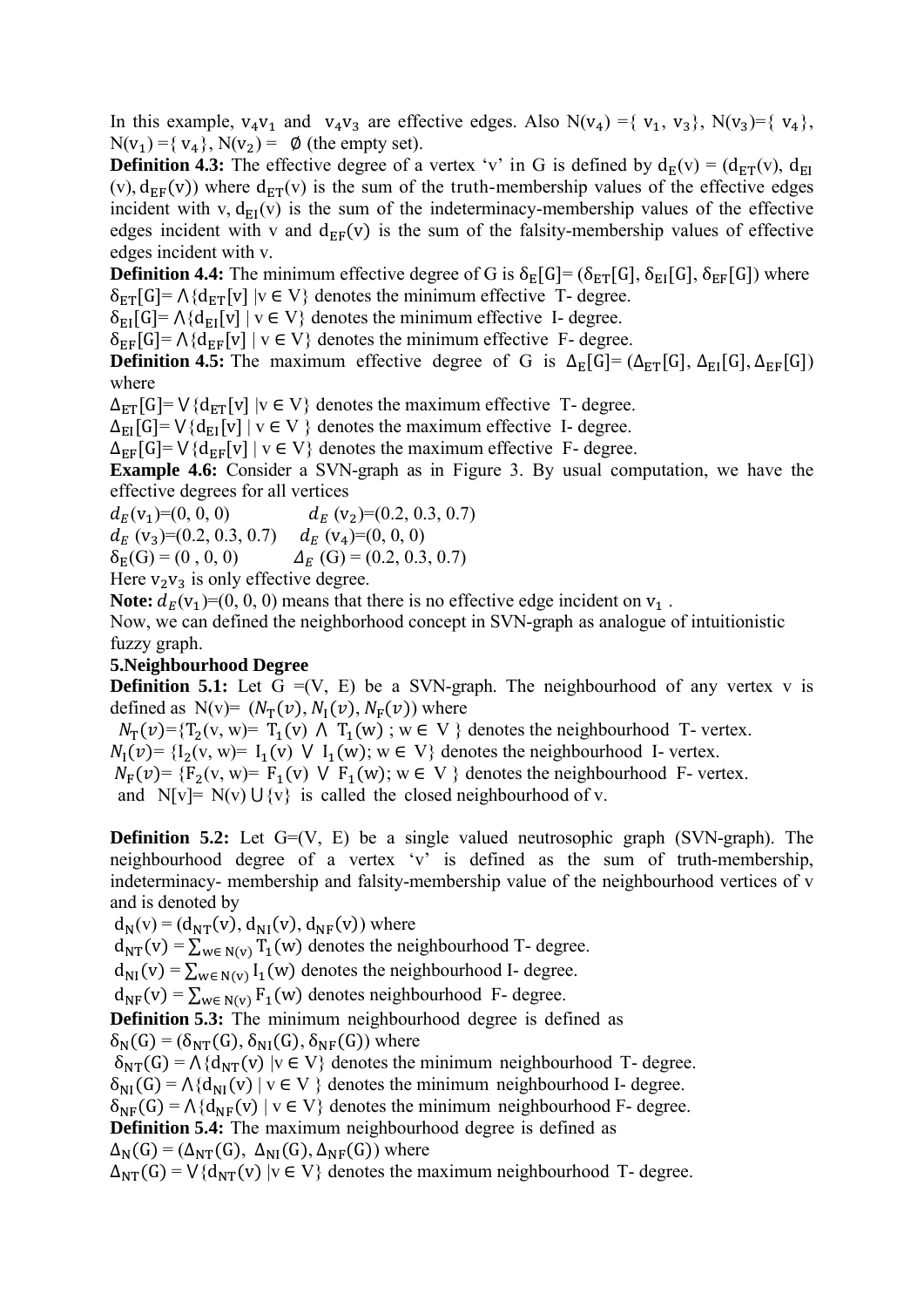$\Delta_{NI}(G) = V\{d_{NI}(v) \mid v \in V\}$  denotes the maximum neighbourhood I- degree.  $\Delta_{\text{NF}}(G) = V\{d_{\text{NF}}(v) \mid v \in V\}$  denotes the maximum neighbourhood F- degree.

**Example 5.5:** Consider a SVN-graph as in Figure 2. By usual computation, we have the neighbourhood degrees for all vertices, minimum and maximum neighbourhood degrees

 $d_N(v_1)=(1.9, 0.4, 0.8)$   $d_N(v_2)=(2, 0.5, 0.7)$  $d_N(v_3)=(2.1,0.6,0.7)$   $d_N(v_4)=(1.8, 0.6, 0.8)$  $\delta_N(G) = (1.8, 0.4, 0.7)$   $\Delta_N(G) = (2.1, 0.6, 0.8)$ 

**Definition 5.6:** A vertex  $v \in V$  of SVN-graph  $G = (V, E)$  is said to be an isolated vertex if  $T_2(v_i, v_j) = I_2(v_i, v_j) = F_2(v_i, v_j) = 0$  For all  $v \in V$ ,  $v_i \neq v_j$  that is  $N(v) = \emptyset$  (the empty set).

**Definition 5.7:** Let G= (V, E) be a single valued neutrosophic graph (SVN-graph). The closed neighbourhood degree of a vertex 'v' is defined as the sum of truth-membership, indeterminacy- membership and falsity-membership value of the neighbourhood vertices of v and including truth-membership, indeterminacy- membership and falsity-membership value of v, and is denoted by  $d_N[v] = (d_{NT}[v], d_{NI}[v], d_{NF}[v])$  where

 $d_{NT}[v] = \sum_{w \in N(v)} T_1(w) + T_1(v)$  denotes the closed neighbourhood T- degree.

 $d_{\text{NI}}[v] = \sum_{w \in N(v)} I_1(w) + I_1(v)$  denotes the closed neighbourhood I- degree.

 $d_{NF}[v] = \sum_{w \in N(v)} F_1(w) + F_1(v)$  denotes the closed neighbourhood F- degree.

**Definition 5.8:** The minimum closed neighbourhood degree is defined as  $\delta_N[G] = (\delta_{NT}[G], \delta_{NI}[G], \delta_{NF}[G])$  where

 $\delta_{\rm NT}[G] = \Lambda \{d_{\rm NT}[v] \mid v \in V\}$  denotes the minimum closed neighbourhood T- degree  $\delta_{\text{NI}}[G] = \Lambda \{d_{\text{NI}}[v] \mid v \in V\}$  denotes the minimum closed neighbourhood I- degree  $\delta_{\text{NE}}[G] = \Lambda \{d_{\text{NE}}[v] \mid v \in V\}$  denotes the minimum closed neighbourhood F- degree **Definition 5.9:** The maximum closed neighbourhood degree is defined as

 $\Delta_N[G] = (\Delta_{NT}[G], \Delta_{NI}[G], \Delta_{NF}[G])$  where  $\Delta_{\rm NT}[G]$ =  $\vee$ {d<sub>NT</sub>[v] |v  $\in$  V} denotes the maximum closed neighbourhood T- degree  $\Delta_{\text{NI}}[G] = V{d_{\text{NI}}[v]} | v \in V$  } denotes the maximum closed neighbourhood I- degree  $\Delta_{\text{NF}}[G] = V{d_{\text{NF}}[v] \mid v \in V}$  denotes the maximum closed neighbourhood F- degree

### **6. Regular single valued neutrosophic graph.**

**Definition 6.1:** A single valued neutrosophic graph  $G = (V, E)$  is said to be regular single valued neutrosophic graph (RSVN-graph), if all the vertices have the same closed neighbourhood degree. (i.e) if  $\delta_{NT}[G] = \Delta_{NT}[G]$ ,  $\delta_{NI}[G] = \Delta_{NI}[G]$  and  $\delta_{NF}[G] = \Delta_{NF}[G]$ 

**Example 6.2:** Consider a SVN-graph as in Figure 2. By usual computation, we have the closed neighbourhood degrees for all vertices, minimum and maximum neighbourhood degrees  $d_N[v_1] = d_N[v_2] = d_N[v_3] = d_N[v_4] = (2.6, 0.7, 1)$ 

$$
\delta_{\rm N}[\rm G] = \Delta_{\rm N}[\rm G] = (2.6, 0.7, 1)
$$

It is clear from calculation that G is regular single valued neutrosophic graph (RSVN-graph).

**Theorem 6.3:** Every complete single valued neutrosophic is a regular single valued neutrosophic graph

#### **Proof:**

Let  $G = (V, E)$  be a complete SVN-graph then by definition of complete SVN-graph we have

 $T_2(v, w) = T_1(v) \wedge T_1(w)$ ,  $I_2(v, w) = I_1(v) \vee I_1(w)$  and  $F_2(v, w) = F_1(v) \vee F_1(w)$  for every v, w ∈ V.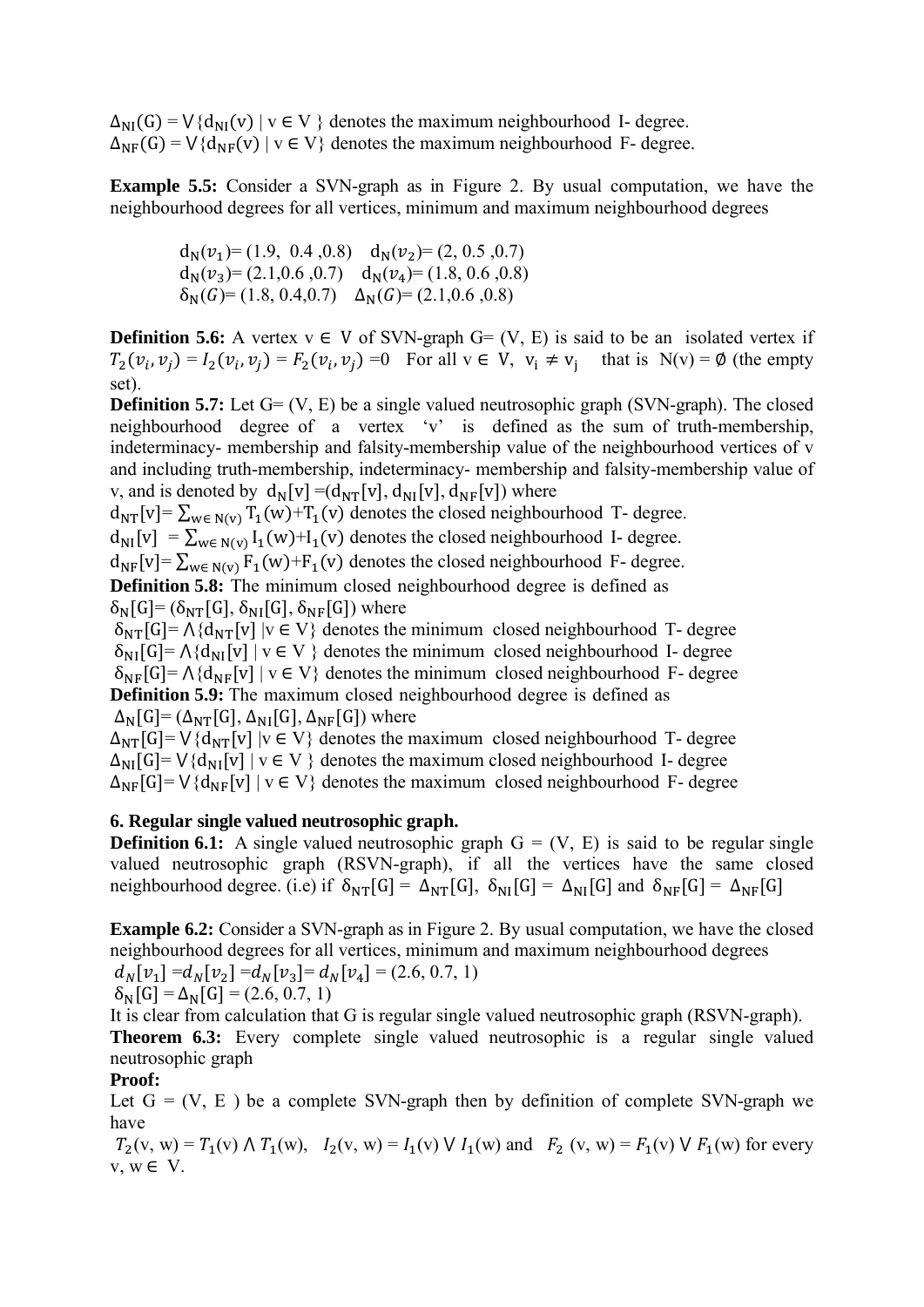By definition, the closed neighbourhood **T**-degree of each vertex is the sum of the truth-membership values of the vertices and itself, the closed neighbourhood I-degree of each vertex is the sum of the indeterminacy- membership values of the vertices and itself and the closed neighbourhood  $T$ -degree of each vertex is the sum of the falsity-membership values of the vertices and itself, Therefore all the vertices will have the same closed neighbourhood **T**-degree, closed neighbourhood  $I$ -degree and closed neighbourhood  $F$ degree. This implies minimum closed neighbourhood degree is equal to maximum closed neighbourhood degree (i.e)  $\delta_{NT}[G] = \Delta_{NT}[G]$ ,  $\delta_{NI}[G] = \Delta_{NI}[G]$  and  $\delta_{NF}[G] = \Delta_{NF}[G]$ . This implies G is a regular single valued neutrosophic graph. Hence the theorem.

### **7.Order and size of single valued neutrosophic graph**

 In this section we introduce the definition of order and size of a single valued neutrosophic graph which are an important terms in single valued neutrosophic graph theory.

**Definition 7.1:** Let  $G = (V, E)$  be a SVN-graph. The order of  $G$ , denoted  $O(G)$  is defined as  $O(G) = (O_T(G), O_I(G), O_F(G))$ , where  $Q_T(G) = \sum_{v \in V} T_1(v)$  denotes the T- order of G.  $O_I(G) = \sum_{v \in V} I_1(v)$  denotes the I- order of G.  $O_F(G) = \sum_{v \in V} F_1(v)$  denotes the F- order of G.

i.e. the order of G means also the number of vertices (or the cardinality of V ).

**Definition 7.2:** Let  $G = (V, E)$  be a SVN-graph. The size of G, denoted  $S(G)$  is defined as  $S(G) = (S_T(G), S_I(G), S_F(G))$ , where  $S_T(G) = \sum_{u \neq v} T_2(u, v)$  denotes the T- size of G.

 $S_I(G) = \sum_{u \neq v} I_2(u, v)$  denotes the I- size of G

 $S_F(G) = \sum_{u \neq v} F_2(u, v)$  denotes the F- size of G

i.e. The size of G means also the number of edges (or the cardinality of E ).

**Example 7.3:** Consider a SVN-graph as in Figure 3. O (G) =  $(2, 0.7, 2.1)$ , S (G) =  $(1.2, 1.5, 1.5)$ 3.1)

**Proposition 7.4:** In a complete single valued neutrosophic graph G=(V, E), the closed neighbourhood degree of any vertex is equal to the order of single valued neutrosophic graph (i.e)  $O_T(G) = (d_{NT}[v] \mid v \in V)$ ,  $O_I(G) = (d_{NT}[v] \mid v \in V)$  and  $O_F(G) = (d_{NF}[v] \mid v \in V)$ **Proof:**

Let  $G = (V, E)$  be a complete single valued neutrosophic graph. The **T**-order of G,  $O_T(G)$  is the sum of the truth-membership value of all the vertices, the *I*-order of G,  $O<sub>I</sub>(G)$  is the sum of the indeterminacy- membership value of all the vertices and the F-order of G,  $O_F(G)$  is the sum of the falsity-membership value of all the vertices. Since G is a complete SVN-graph, the closed neighbourhood **T**-degree of each vertex is the sum of the truth-membership value of vertices, the closed neighbourhood *I*-degree of each vertex is the sum of the indeterminacymembership value of vertices and the closed neighbourhood  $\vec{F}$ -degree of each vertex is the sum of the falsity-membership value of vertices. Hence the result.

#### **Conclusion**

In this paper we have described degree of a vertex, order, size of single valued neutrosophic graphs. The necessary and sufficient conditions for a single valued neutrosophic graph to be the regular single valued neutrosophic graphs have been presented. Further, we are going to study some types of single valued neutrosophic graphs such irregular and totally irregular single valued neutrosophic graphs and bipolar single valued neutrosophic graphs.